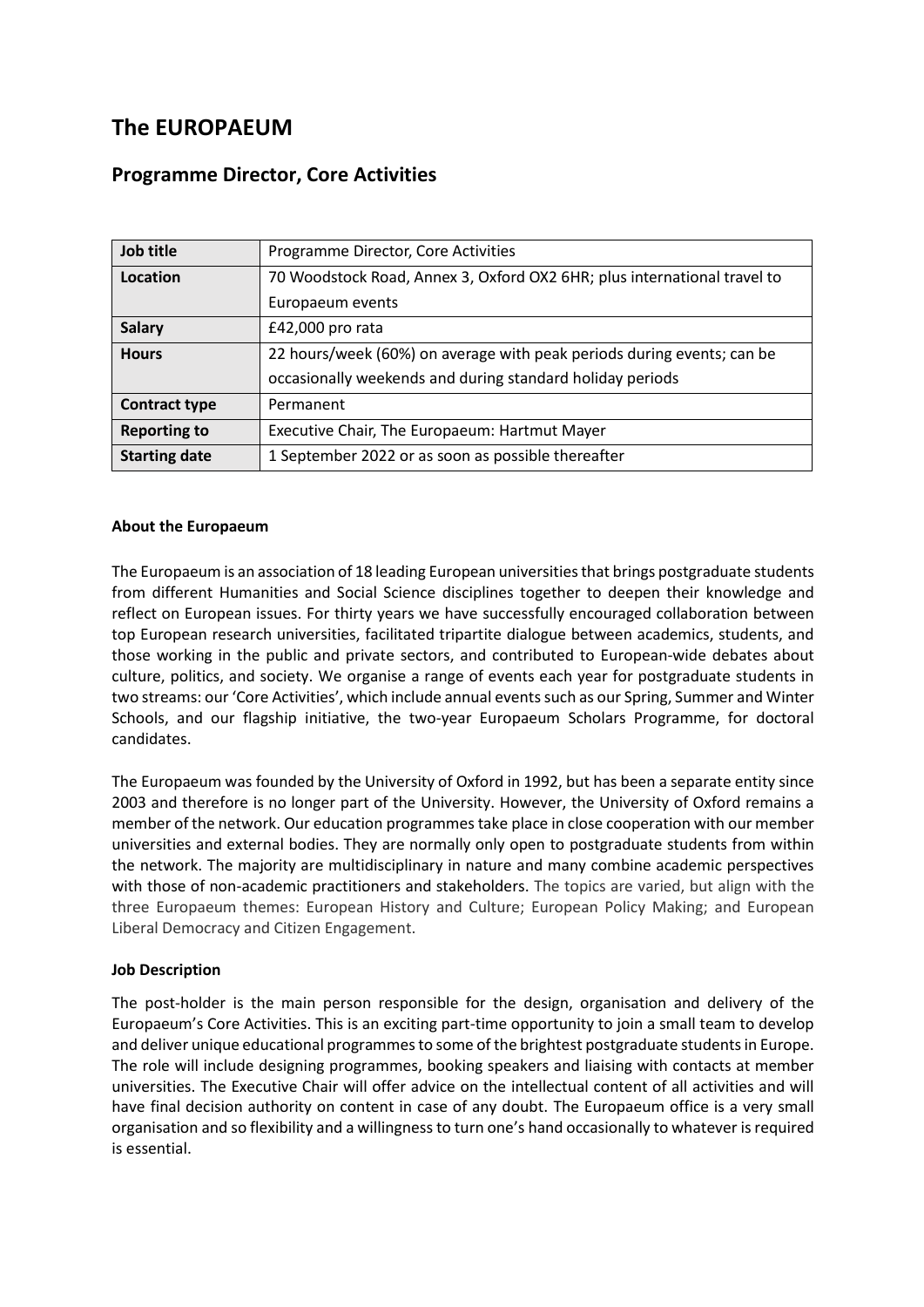Europaeum events have a very strong student element and an emphasis on 'active learners' rather than passive listeners. Every student participant is required to make a significant contribution to the success of the event, either in the form of giving a paper presentation, taking actively part in discussion/working groups, or acting as a discussant to a peer's paper. The postholder will therefore be required to ensure such active participation is adhered to and encouraged, and will in all cases have to moderate working groups, chair sessions or take an energetic lead to make the event experience a meaningful and positive one for all participants.

All events organised under the 'Core Activities' label will require full attendance by the Programme Director. This is a 60% appointment averaged across the year, but during the delivery of the core events full time commitment will be essential. A willingness to travel is also essential as our events take place across our university network.

The headquarters are rented from St Antony's College and it is expected that the successful applicant will be based in the Europaeum office on a regular basis. The Europaeum contributes to a very generous external pension scheme, currently at the rate of 21.1% (employer contribution). For further information, please consult the website on<https://europaeum.org/>

This role requires a person in post who can reliably provide the foundations needed for the smooth running of all core events and would suit someone with excellent organisational skills and a high standard of attention to detail. It would suit someone who has a creative and enthusiastic approach to academic workshop planning, a keen interest in events with a strong student experience element, and an interest in combining academic and policy thinking. The successful applicant is likely to expand their experience and knowledge of European universities, and their European academic and non-academic networking contacts considerably. This unique opportunity to work in the heart of Oxford as well as in an international context of 18 of Europe's best universities is a highly attractive position for someone who is interested in making a real difference to academic exchange across the continent. It might particularly suit an early career researcher keen to develop a broad profile, expand their contacts in the policy world and develop their experience of academic event design and organisation.

# **Responsibilities**

The post-holder's responsibilities include the following:

- Attending all core events in person (or if the event is online, virtually)
- Designing event programmes together with partners
- Selecting and booking speakers and communicating with them pre- and post-event
- Contributing to occasional events personally with talks / workshops within their own discipline area when appropriate
- Moderating group discussions
- Booking venues and other event logistics, if required
- Liaising with contacts at member universities about logistics and ensuring everything is in place to run a successful event
- Ensuring that all required technology is in place for the functioning of online and hybrid events
- Liaising with other members of the Europaeum team in order to produce professional event posters and programmes
- Selecting student participants from a pool of applicants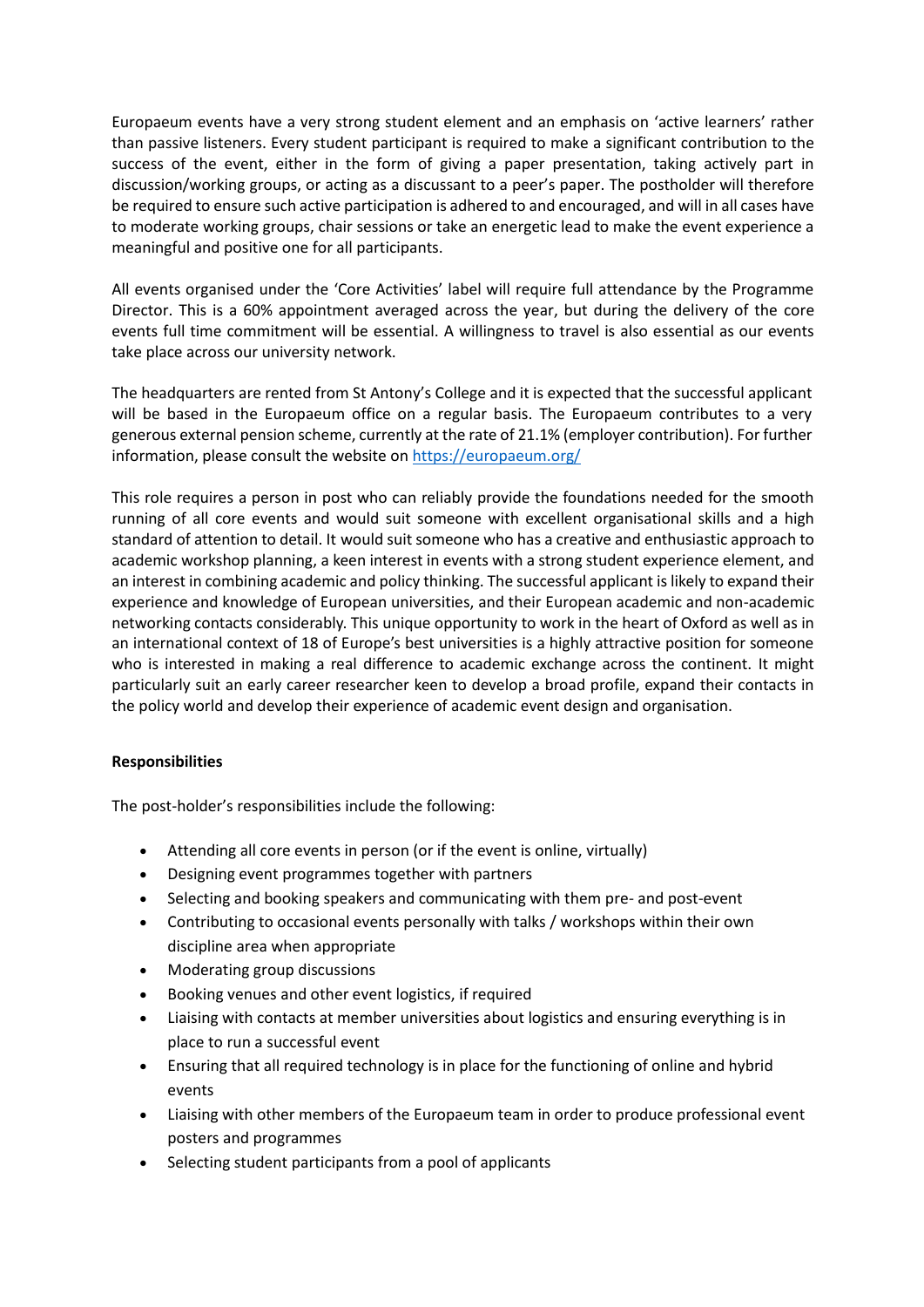- Maintaining student participants lists, communicating/liaising with all participants and speakers pre-and post-event
- Assembling appropriate conference materials such as abstracts, papers and participants' bios
- Operating within a budget
- Quality assurance: evaluating the student feedback post-event and making recommendations on improvements to the delivery of core events, in the light of lessons learnt
- Helping to prepare event reports for the Europaeum website
- Preparing detailed reports on core activities for Europaeum committees
- Attending regular team meetings with the Europaeum team
- Occasional management of short term support staff

# **Selection Criteria**

The following are essential:

- Either a doctoral degree qualification (or equivalent qualification) in the humanities or social sciences relevant to the EUROPAEUM's Programmes. This could include subjects such as history, politics, international relations, law, economics or any discipline within the broader field of cultural studies, such as literature, film, art history, linguistics, modern languages or classics. Or a similar level of experience gained in a work environment.
- Experience of event organisation
- Experience of working within an academic environment
- Experience of university teaching
- Experience of working with external practitioners and stakeholders, whether in business, policy making, or the cultural sector
- A student-centred approach to learning
- An interest in multi- and interdisciplinary thinking and in combining academia with the policy world
- A proactive/imaginative approach to event theme and design
- A willingness to travel
- A pro-active and flexible attitude and an interest in identifying areas for improvement
- Well-developed polite and professional verbal and written communication skills
- Strong interpersonal skills, including tact and diplomacy, and the ability to establish good working relationships with a range of people and teams
- Willingness to develop in the role and undertake further training to contribute towards personal and professional development
- An ability to deal with confidential matters in a professional manner
- Clear commitment to the values of the Europaeum

The following are highly desirable:

- Experience of post-graduate and doctoral level teaching
- A high standard of administrative skills gained in challenging roles, including: excellent standards of accuracy and attention to detail; organisational and time management skills; flexibility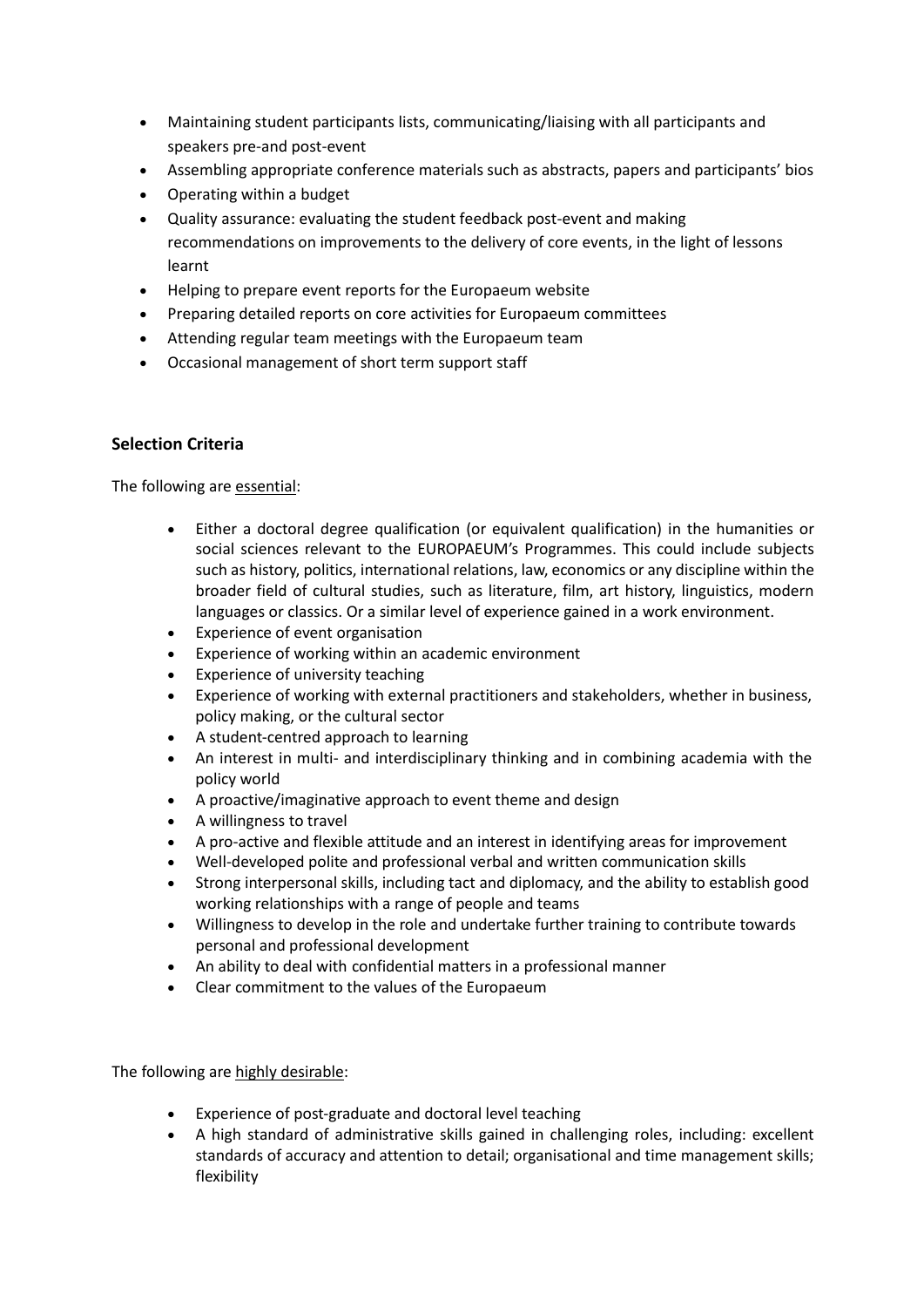- A working knowledge of one or more European languages other than English
- Good IT skills
- An existing network of relevant academic and/or non-academic contacts

This appointment will be determined only by personal merit and the application of criteria related to the duties of the post. No applicant will be treated less favourably than another because of their sex, gender re-assignment, marital status or civil partnership, pregnancy or maternity, racial group, disability, age, religion and beliefs or sexual orientation. The Europaeum is an equal opportunities employer.

### **The Application Process**

Applications will be considered until 17 June. All applications should be submitted by email to [hr@europaeum.org](mailto:hr@europaeum.org)

Applicants should submit the following in support of their application:

- A cover letter/statement, of why you consider yourself well suited to this position
- A full CV
- The names of two referees, including information as to whether they can be contacted pre-interview or not.

For informal queries, please contact Hartmut Mayer on [hartmut.mayer@spc.ox.ac.uk](mailto:hartmut.mayer@spc.ox.ac.uk)

We expect to hold interviews on 6 July.

Please make sure you check your Junk Mail folder during the entire recruitment process.

#### **Pre-Employment Screening**

If you are offered the post, the offer will be subject to standard pre-employment checks. You will be asked to provide: proof of your right-to-work in the UK; proof of your identity; and (if we haven't done so already) we will contact the referees you have nominated. You will also be asked to complete a health declaration so that you can tell us about any health conditions or disabilities for which you may need us to make appropriate adjustments.

#### **Appendix: Europaeum Core Events**

Core Events to be organised each year and attended by the Core Events Programme Director are:

**Brussels Policy Seminar**, in cooperation with EU institutions (2 days)